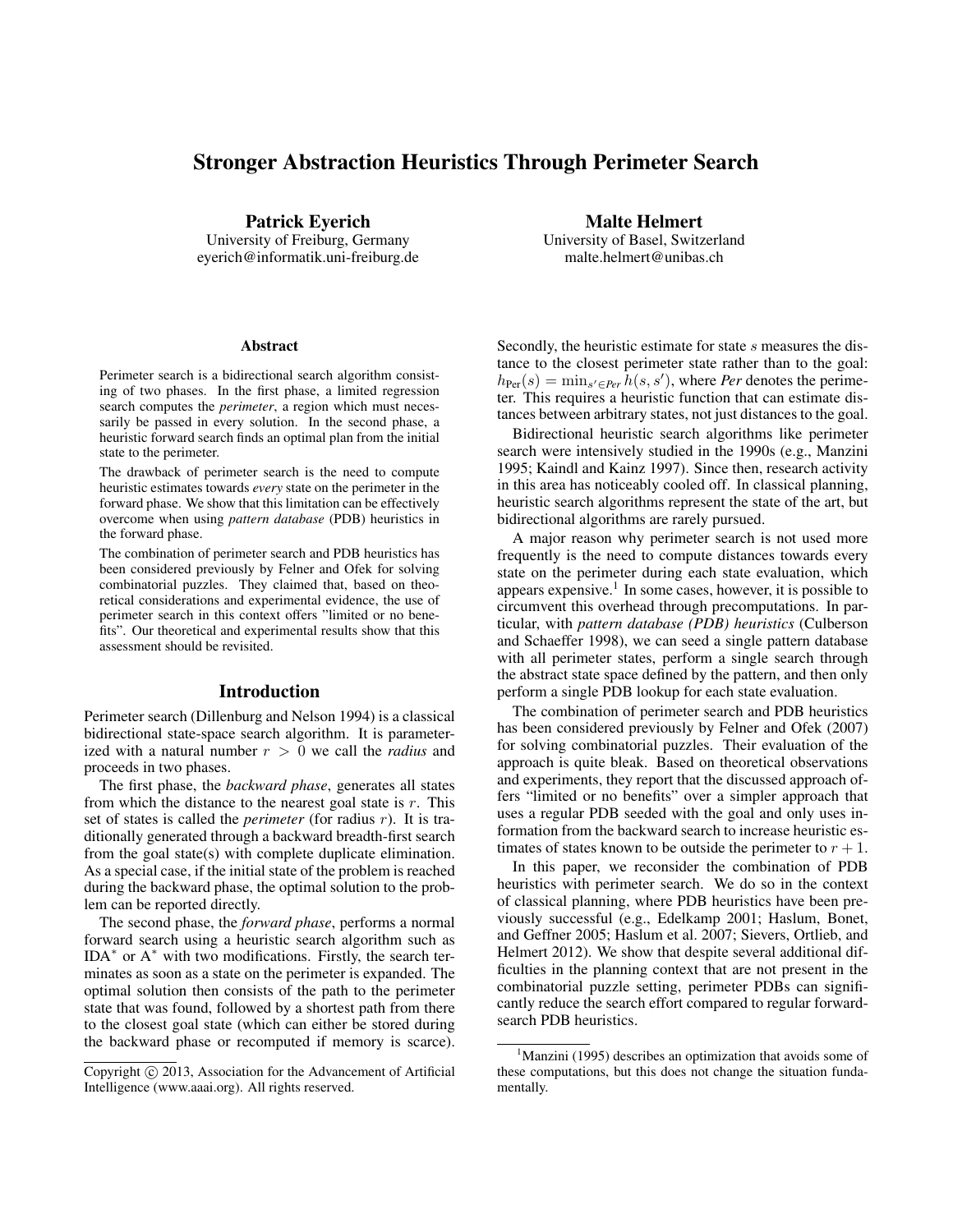## Background

A planning task  $T = \langle V, O, s_{\text{I}}, s_{\star} \rangle$  consists of a set of finite domain variables V, where each variable  $v \in V$  is associated with a domain  $\mathcal{D}_v$ ; a set of operators  $O$ ; an *initial state*  $s<sub>I</sub>$  that is given by a variable assignment (a *state*) over  $V$ ; and a set of goal states  $s_{\star}$  that is defined by a partial variable assignment (a *partial state*) over V . Analogously to the Boolean setting we identify (partial) states with the set of *atoms* that they make true. An atom is of the form  $(v:d)$ where v is a variable and  $d \in \mathcal{D}_v$  is a value. We refer to the variable v of an atom  $x = (v : d)$  with  $var(x)$ . We write  $s[v]$ for the value associated with variable  $v$  in state  $s$ .

An *operator*  $o = \langle pre, eff \rangle \in O$  consists of preconditions *pre* and effects *eff*, both of which are partial states. We say that *o* is *applicable* in state *s* if *pre*  $\subseteq$  *s*. The *application*  $app(o, s) = s'$  of *o* in *s* yields the state s' such that  $s'[v] = d$ if there is an effect  $(v:d) \in \text{eff}$  and  $s'[v] = s[v]$  if  $\text{eff}$  contains no atom with variable  $v$ . A state  $s'$  is *reachable* from a state s if there are sequences of operators  $\langle o_1, \ldots, o_n \rangle$  and states  $\langle s_0, \ldots, s_n \rangle$  such that  $s_0 = s$ ,  $o_i$  is applicable in  $s_{i-1}$ and  $app(o_i, s_{i-1}) = s_i$  for all  $i = 1, \ldots, n$ . The *cost* of s is the minimal  $n$  for which such sequences from  $s$  to a state  $s_n \supseteq s_*$  exist. The objective of optimal classical planning is to find such a sequence starting from  $s_I$ .

A *pattern*  $P \subseteq V$  is a subset of variables. Let  $f_P(x)$ be a function that syntactically removes all atoms  $a$  with  $var(a) \notin P$  from x where x is a partial state or operator. Given planning task  $T = \langle V, O, s_I, s_\star \rangle$ , the abstract planning task for pattern  $P \subseteq V$  is given by  $T|_{P} = \langle P, \{fp (o) |$  $o \in O$ ,  $f_P(s_I)$ ,  $f_P(s_\star)$ . A *pattern database* (PDB) *PDB*<sup>*P*</sup> for  $P$  is a mapping from the states over  $P$  to their cost in  $T|_P$ . PDBs induce admissible heuristics:  $PDB^P(f_P(s))$ never exceeds the cost of s for all states s of T.

### Perimeter Search for Planning

When applying perimeter search to planning with pattern databases, there are several challenges that are not present in the combinatorial puzzle setting:

- 1. Existing work on perimeter search focuses on settings with one goal state and invertible operators. In that case, the backward search to compute the perimeter is structurally identical to forward search from the initial state and does not require any special measures. In planning, there may be trillions of goal states, and a state can have a huge number of predecessors via the same operator.
- 2. In the heuristic search literature, it is often assumed that PDB construction time can be amortized over many runs of the search algorithm. In planning, typically every planner run faces a different search space, so that PDB computation must be amortized within a single run. The combination with perimeter search aggravates this issue because we must match every abstract state of the PDB to every state on the perimeter to seed the PDB.
- 3. In planning, it is usually assumed that no instance-specific parameter tuning takes place, so we must find a suitable automated way to set the perimeter radius.

We now discuss how we address these challenges.

## Backward Search

Of the three challenges, dealing with huge state sets in the backward search is the most pressing one: without a suitable mechanism to deal with it, perimeter search is inapplicable to many planning tasks. Fortunately, a well-known solution to this issue exists in the form of *regression*. Formally, the regression of a set of states  $S'$  over an operator o,  $regr(o, S'),$ is the set of states in which  $o$  is applicable and leads to a state in S'. In other words,  $s' = app(o, s)$  iff  $s \in regr(o, \{s'\})$ .

Let us say that a partial state  $s$  *represents* all states  $\tilde{s}$  with  $s \subseteq \tilde{s}$ . An important structural property of our planning formalism is that whenever  $S'$  is a state set that can be represented by a partial state  $s'$ , then  $regr(o, S')$  can also be represented by a partial state, and this partial state can be efficiently computed from  $o$  and  $s'$ . Because the set of goal states is also represented by a partial state (namely  $s_{\star}$ ), we can efficiently perform a search in *regression space*, where each search node is associated with a partial state that represents a set of states backward-reachable from the goal.

Overall Algorithm Algorithm 1 shows how such a search can be implemented. Function *regressionSearch* iteratively conducts a breadth-first search that starts with the goal (line 3) and then explores one layer at a time (line 5). At any time, the search layer of the last completed iteration forms the perimeter that is returned upon termination (line 9).

Using a fixed perimeter radius is not a good option in a general planning system because the number of regressable operators varies too widely between tasks. Since we cannot manually tweak the radius on a per-task basis, the algorithm includes three different termination criteria: a maximal radius, a runtime limit and a memory bound (lines 4, 6, 17).

Efficiency Improvements To amortize perimeter PDB construction within a single planner run, we must incorporate techniques that reduce the runtime as much as possible. Here we describe some of the most important optimizations. Taken together, they frequently reduce the time for computing the perimeter PDB by several orders of magnitude.

Two simple but effective optimizations are to check if the regression of an operator  $o$  over partial state  $s$  results in an inconsistent state before attempting to compute the regressed partial state (line 16) and to avoid the construction of regressed states that are dominated by their parent (line 19), which is a very common occurrence.<sup>2</sup> We also use mutex information computed by the translator component of Fast Downward (Helmert 2009) to prune partial states which only represent states that are known to be unreachable from the initial state of the forward search (line 22).

The most important and most complex optimization is related to duplicate detection. Detecting duplicate nodes during backward search is vital to keep runtime and memory usage in check. It also tightens the perimeter: without eliminating duplicates, we only know that all states in breadthfirst search layer k have a goal distance of *at most* k. It is preferable, however, to seed a perimeter PDB only with

<sup>&</sup>lt;sup>2</sup>Partial state *s* dominates partial state *s'* iff  $s \subseteq s'$ . In this case, the states represented by s form a superset of the states represented by  $s'$ , and hence all states represented by  $s'$  are duplicates.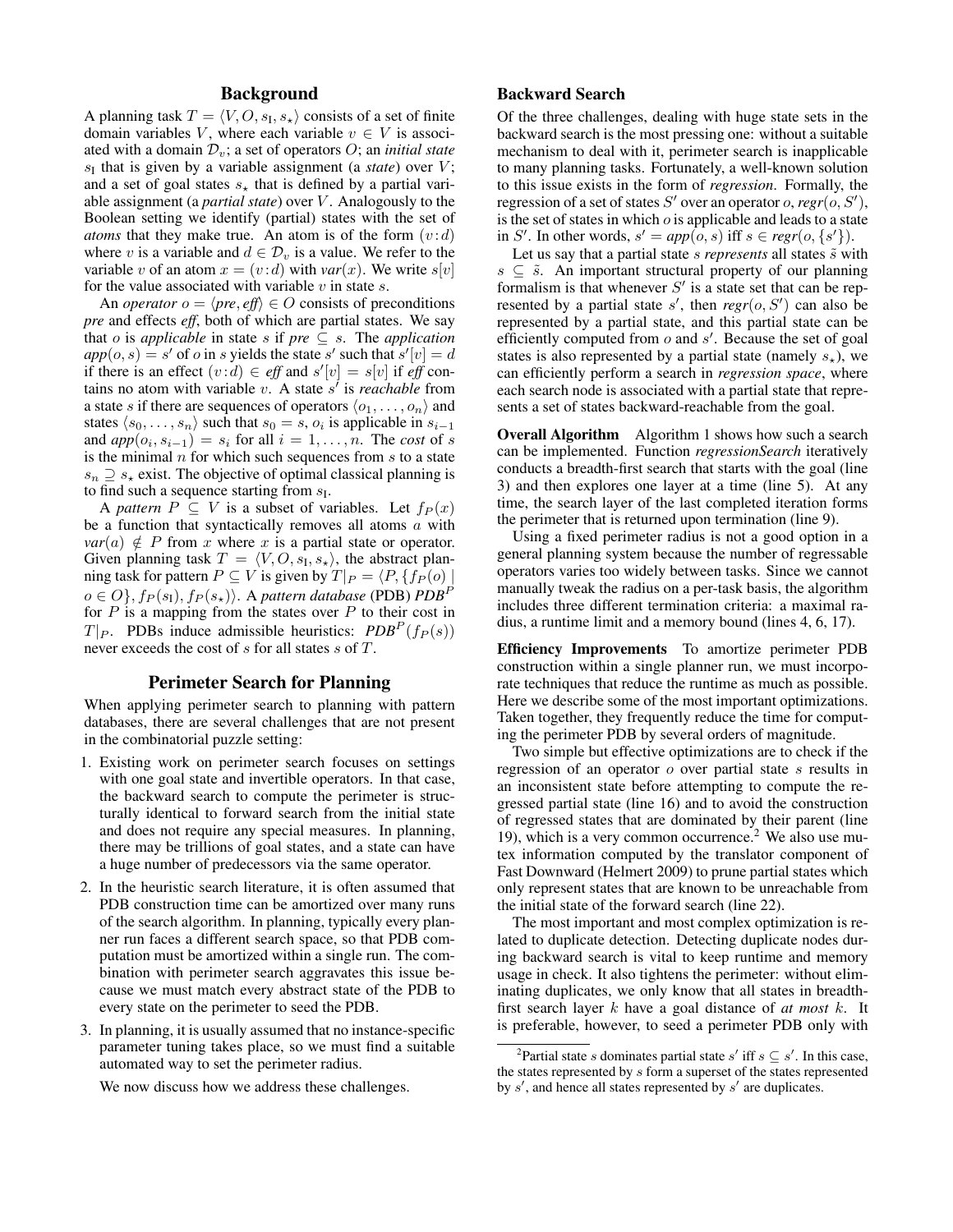states with a goal distance of *exactly* k. While the resulting perimeter PDBs are admissible in either case, tighter perimeters lead to larger heuristic values.

Detecting duplicates is much more challenging in regression search than in progression search because detecting exact matches (as in progression search, which use hash tables for this purpose) does not suffice. Instead, we want to detect whether a newly generated partial state is *dominated* by any previously generated partial state, which involves subset queries over large sets of partial states (line 24).

We address this problem by using a data structure based on the *successor generators* of Fast Downward (Helmert 2006, Section 5.3.1). We refer to this data structure as *match trees* here, since the original name is not descriptive in our context. Roughly speaking, a match tree stores a set of partial states (in Fast Downward: operator preconditions; here: partial states previously encountered in the regression) and allows efficient subset queries: is any of the partial states stored in the tree a subset of a given query state  $s$ ?

We extended match trees in two ways. Firstly, the trees in Fast Downward must be queried with full states. We extended them to allow partial query states. Secondly, the original trees are built for a fixed set of partial states known a priori. We must build match trees incrementally, adding partial states as they are added to the next perimeter (line 26).

We remark that there are certain cases where we do not detect duplicates in Algorithm 1 since (for efficiency reasons) we do not remove regression states that have already been previously added to the next perimeter. If two partial states s and s' with  $s \subseteq s'$  are generated in the same search layer, then the dominance relationship between the two is only detected if s is processed before  $s'$ . We expect that the impact of this lost opportunity is low since it only affects partial states in the same search layer – all dominance relationships with respect to previous layers are found.

## Computing Perimeter PDBs

The PDB for a pattern  $P \subseteq V$  in a regular forward search algorithm is constructed by seeding all abstract states (states over P) that match  $f_P(s_*)$  to 0 and performing a backward breadth-first search from these states to all abstract states.

The basic idea of incorporating a perimeter into PDBs is to avoid initializing the abstract goal states to 0. Instead, for all perimeter states s, we seed  $f_P(s)$  to the perimeter radius  $r$ . This is again followed by a backward breadth-first search as in the regular approach. In the following, we refer to a PDB that is computed in such a way as a *perimeter PDB*.

Properties of Perimeter PDBs To guarantee optimal solutions, perimeter PDBs must be admissible for states *on or outside* the perimeter, i.e., with cost at least r. States inside the perimeter do not matter, as they are never evaluated by the perimeter search algorithm (which stops the regular search as soon as a state on the perimeter is expanded).

For states on or outside the perimeter, the perimeter PDB values are indeed admissible estimates. To see this, consider a modified problem where the goal states are exactly the perimeter states. (Such a goal set is not representable in our planning formalism, but this does not matter.) A *regular*

#### Algorithm 1: Regression search.

#### 1 def regressionSearch()

- 2 generateRegressionOperators()
- 3 *perimeter*  $\leftarrow$  {*goal*}
- <sup>4</sup> for *depth = 1* to *maxRadius* do
- <sup>5</sup> *nextPerimeter* ← extendPerimeter(*perimeter*)
- <sup>6</sup> if *nextPerimeter =* failure then
- 7 break
- <sup>8</sup> *perimeter* ← *nextPerimeter*
- <sup>9</sup> return *perimeter*

## <sup>10</sup> def extendPerimeter(*perimeter*)

| 11 | nextPerimeter $\leftarrow \emptyset$                          |
|----|---------------------------------------------------------------|
| 12 | <b>for</b> $s \in perimeter$ <b>do</b>                        |
| 13 | <b>if</b> s matches <i>originalInitState</i> <b>then</b>      |
| 14 | reportPlan(s)                                                 |
| 15 | exit                                                          |
| 16 | <b>forall</b> operators o that are regressable in s <b>do</b> |
| 17 | <b>if</b> time or memory limit reached <b>then</b>            |
| 18 | return failure                                                |
| 19 | if s dominates regression of $\sigma$ in s then               |
| 20 | continue                                                      |
| 21 | $s' \leftarrow$ regression of o in s                          |
| 22 | if $s'$ violates a mutex then                                 |
| 23 | continue                                                      |
| 24 | <b>if</b> s' dominated by a known partial state <b>then</b>   |
| 25 | continue                                                      |
| 26 | nextPerimeter.add(s')                                         |
| 27 | return nextPerimeter                                          |
|    |                                                               |

PDB for this problem would seed exactly the same states (to 0) that the perimeter PDB of the original problem seeds to  $r$ . Since regular PDBs are admissible, and taking into account that solving the original problem requires finding a shortest path to the perimeter and then taking  $r$  more steps towards the goal, this implies that perimeter PDBs are admissible.

It is also easy to see that each entry of a perimeter PDB is at least as large as the corresponding entry of a regular PDB. Consider an abstract state  $s_P$  for which the perimeter PDB is seeded to r. This means that there exists a perimeter state s with  $f_P(s) = s_P$ . Then the regular PDB must have a value of *at most*  $r$  for  $s_P$ : otherwise it would be inadmissible for  $s$ , contradicting the known properties of PDBs. We conclude that perimeter PDBs dominate regular PDBs.

Efficient Seeding Seeding perimeter PDBs can be a major bottleneck of the overall algorithm. Assume that we are constructing a PDB with  $10^6$  states and a perimeter with  $10^5$ partial states. A naive implementation would test for each PDB entry if it matches one of these partial states, requiring  $10^{11}$  tests. This can again be improved with match trees, but there is a better solution: rather than iterating over the PDB states, iterate over the partial states on the perimeter and systematically construct all (and only the) PDB states that match this pattern. This can even be done directly on the level of the perfect hash values used to index PDBs, following ideas by Sievers, Ortlieb, and Helmert (2012).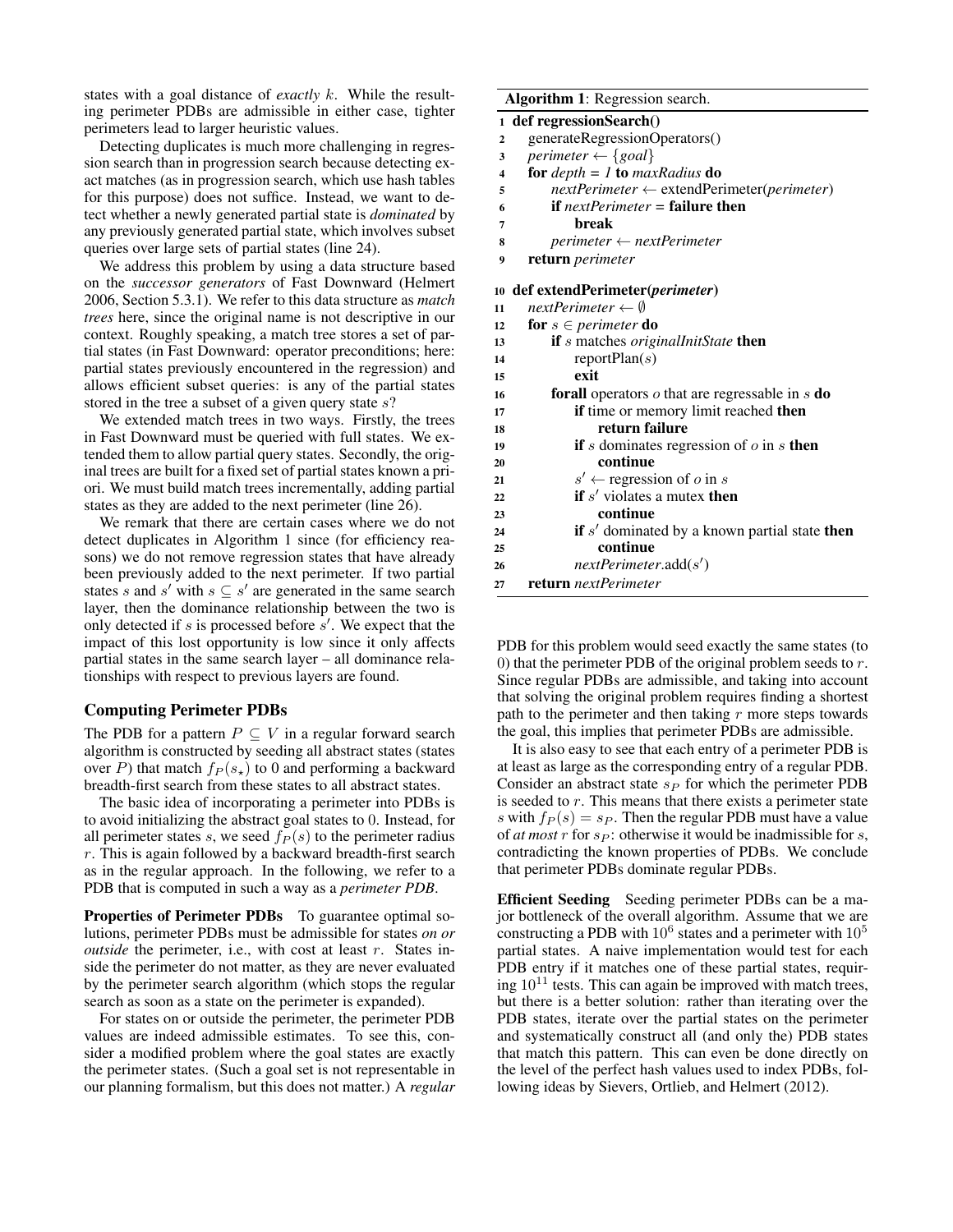|                             | AIRPORT | s<br><b>BLOCK</b> | DEPOT | DRIVERI | EI<br><b>FREE</b> | GRID                        | GRIPPER | 00<br>LOGISTIC | LOGISTICS98 | MICONIC | MPRIME | <b>MYSTER</b> | CKS<br><b>OPENST</b> | S<br>≽<br>PATH' | Ę<br>PIPES- | PIPES-T | PSR-SM | ROVERS | Ë<br>SATELL  | <b>LO SLATL</b> | Ê            | TRUCKS | VISITA | ZENOTR | <b>NUIS</b> |
|-----------------------------|---------|-------------------|-------|---------|-------------------|-----------------------------|---------|----------------|-------------|---------|--------|---------------|----------------------|-----------------|-------------|---------|--------|--------|--------------|-----------------|--------------|--------|--------|--------|-------------|
| <b>PDB</b>                  | 21      | 19                | 6     | 10      | 16                | 2                           |         | 13             | 3           | 51      | 23     | 16            | 7                    | 4               | 15          | 16      | 49     | 6      | 6            | 10              | 6            | 6      | 9      | 8      | 329         |
| PPDB-1- $\infty$ - $\infty$ | 21      | 19                | 6     | 10      | 16                | $\mathcal{D}_{\mathcal{L}}$ |         | 13             | 3           | 51      | 23     | 16            | -7                   | 4               | 15          | 16      | 49     | 6      | $\mathsf{f}$ | 10              | 6            | 6      | 9      | 8      | 329         |
| PPDB-3- $\infty$ - $\infty$ | 21      | 21                | 6     | 10      | 16                | $\mathcal{L}$               |         | 13             | 3           | 52      | 27     | 17            |                      | 4               | 15          | 9       | 49     | 6      | 6            | 9               | 6            | 6      | 9      | -9     | 330         |
| PPDB-5- $\infty$ - $\infty$ | 21      | 21                | 6     | 10      | 14                |                             |         | 13             | 3           | 54      | 18     | 13            |                      | 4               | 5           | 6       | 49     | 6      | 6            | $\Omega$        | <sub>b</sub> | -6     | 9      | 8      | 295         |
| PPDB- $\infty$ -8-1024      | 18      | 28                | 6     | 11      | 15                |                             |         | 13             | 3           | 56      | 27     | 17            | 7                    | 4               | 15          | 13      | 50     | 6      | 6            | 10              | 6            | 6      | 9      | 9      | 344         |
| PPDB- $\infty$ -8-256       | 21      |                   |       |         | 16                |                             |         | 13             | 3           | 55      | 27     | 17            |                      | 4               | 15          | 16      | 50     | 6      | h            | 10              | <sub>6</sub> | 6      | 9      | 9      | 349         |

Table 1: Solved problems per domain. PDB refers to a regular PDB heuristic. PPDB- $r-t-m$  refers to the perimeter PDB approach with a maximum radius of r, time limit of t minutes and memory limit of  $m$  MB for the backward phase.

### Forward Search

Our final remark concerns the forward phase of perimeter search. As discussed before, it must terminate when a state on the perimeter is expanded, which requires efficiently testing membership in the perimeter. If we consider that the perimeter can comprise  $10<sup>5</sup>$  or more partial states, a naive approach is prohibitively expensive. We address this problem by only performing the check on states whose heuristic value equals  $r$  (a necessary criterion for being on the perimeter) and by again using match trees.

## Experiments

We implemented the perimeter PDB approach (*PPDB*) in the planning system Fast Downward (Helmert 2006). Table 1 shows coverage on all uniform-cost benchmarks of the optimization tracks of past International Planning Competitions. Our experiments were run on 2.3 GHz AMD Opteron processors with a 2 GB memory limit of and a 30 minute timeout. All configurations use a maximal PDB size of  $10^6$ .

Regular PDBs and PPDBs with a fixed radius of 1 solve the same set of tasks. With a fixed radius of 3, PPDB is able to solve 9 more tasks than PDB across five domains. However, it also loses 8 tasks in two other domains. The reason for this worse performance is that the backward phase does not terminate within the time and memory bounds. This effect becomes more apparent with larger radius: PPDB with a fixed radius of 5 solves 34 fewer problems than PDB.

Replacing the fixed radius by a time and memory limit for the regression search solves this problem (see last two rows of Table 1). The resulting radii of the perimeter vary widely, from as little as 1 to more than 70. In the configuration that allows a larger perimeter (memory limit 1 GB for backward phase), another problem emerges in some domains: even with the efficient implementation mentioned in the previous section, checking the states of the forward search against the perimeter becomes a bottleneck. This effect is very noticeable in the AIRPORT domain, where increasing the memory bound from 256 MB to 1 GB loses 3 tasks.

With empirically determined limits of 8 minutes and 256 MB, PPDB solves 20 more tasks than PDB, a nice improvement considering the exponential growth in difficulty for



Figure 1: Expansions of the forward phase, comparing PDB to PPDB with 8 min/256 MB backward search limits.

these benchmark sets. As expected, PPDB works best in domains with a low branching factor during regression search like BLOCKS. Figure 1 compares the number of expansions of PDB and perimeter PDB on all benchmark tasks and complements the theoretical dominance result well.

#### Conclusion

We investigated the combination of pattern databases and perimeter search for optimal classical planning. We argued that PDBs seeded with the states of a perimeter are more accurate than traditional PDBs, which is confirmed by our experiments. We also discussed how to efficiently implement perimeter search for classical planning and experimentally showed that the increased informativeness of perimeter PDBs outweighs the overhead of the approach.

In future work we plan to extend perimeter PDBs to settings of non-uniform action costs, incorporate it to the iPDB approach of Haslum et al. (2007) and revisit its use for classical heuristic search domains.